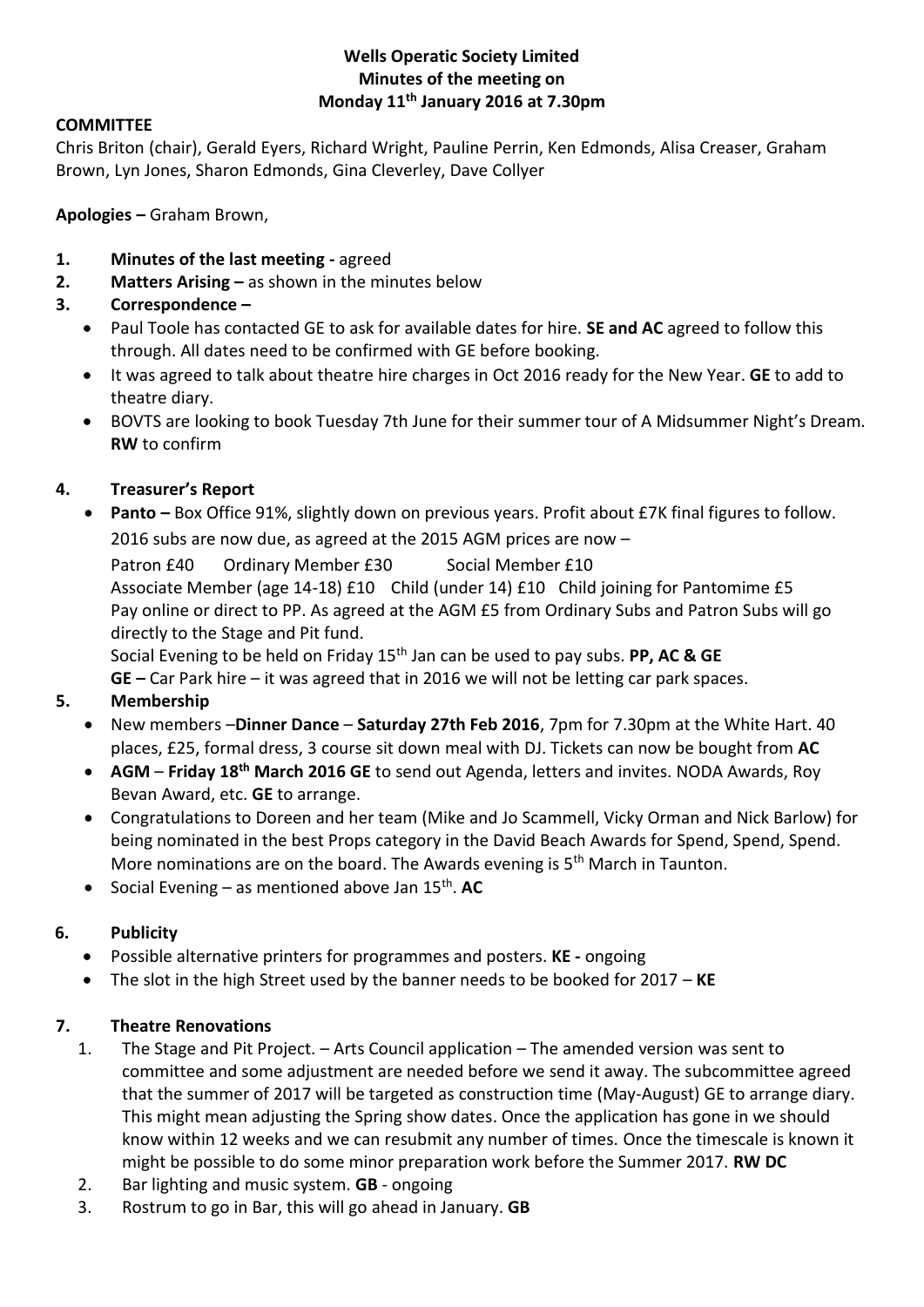- 4. New / second hand lights **GB** is working on a planned replacement programme. Graham is also following up a second offer of lights.
- 5. The Tree. Joe Taylor quote for work Over all Crown reduction of plane tree by a max of three metres, Remove waste from site, Supply traffic management £675.00 plus VAT – It was agreed to ask for other quotations - **RW**
- 6. Pulse heating **RW** Pulse have completed the service work. We wait for the invoice.

# **8. Productions/Trifold/Hire**

- *George and the Dragon* review. There were some comments over the quality of the coffee, PP to ask Mike Scammell to check 'sell by dates' and try a different type. There were also people asking to take bottled water into the auditorium, this is permitted. The sweets and drinks sales in the rehearsal room and corridor need to be the same prices as the bar. PP to check with Mike and GE to talk to Jackie. Thank you letters – SE. The panto was again a great success, both artistically and financially. The Dragon was amazing. Lots of good comments from a wide range of audience - funny and enjoyable. Possibly a bit long. Nice to see the slap stick back. 91% sales slightly down on previous years – not sure why, it might be the title, it might be that other societies are now producing a better product - we must not be complacent.
- *Hearts and Flowers* **– Wells City Band Concert in aid of the Stage and Pit fund Sat 13th Feb. 2016 doors open 6.45.** Ticket sales **£10** via box office (thanks Norman) and on the door.

Start 7.30, 45 mins then 20 minutes interval then 45 (finish 9.20ish)

Musical Director- **Dot Poole**

Lights and Sound – they will need the PA system – **GB**. WCB will provide own compare.

WC Band (x34ish) arrive from 6pm. **GE** or **GB** to let them in and arrange stage. (Stage needs to be clear and black).

Raffle (Stage and Pit committee agreed to arrange) draw in the interval and **someone** from theatre needs to talk about the stage and pit fund – Nick Furze or RW

Tea and coffee for band in break. (Marcel and Jackie)

Publicity – Posters only. DC to arrange.

PRS form - **GE**

FoH – **GE, TE**

Bar – **GE to arrange**

**DC, RW and GC** agreed to take on the arrangements for this event.

- **March 9 th – 12th 2016 –** *Inspector Drake and the Perfekt Crime by David Tristram*. Director **Doreen Grant,** Producer – **DG,** Stage manager - **Mike Scammell,** Stage construction – **Mark Wall,** Lighting – **Rob Rogers**, Sound – **Adrian Mitchell**, Costume **– Tina Eyers and Doreen,** Props – **Jo and Mike Scammell, Vicky Orman,** Prompt –? , Budget – **agreed**, Ticket Price **– £9 and £7**, Rehearsal schedule – **agreed**
- **Spring Show 16th -21st May 2016 –** *Return to the Forbidden Planet*. Director **Lois Harbinson**, MD **Sheila Ross**, Producer - **GB**, Choreography - **Eden Simpson**, SM – **Graham Brown**, Set Design – **Catherine Tucker**, Lighting – **Pete Ross**, Sound – **Adrian Mitchell**, Costumes - **Louise Baker**, Properties – **Lesley Ricketts**, Prompt – **Freda Brown**, Posters and programme – **Katy Biggs**, Shakespeare consultant – **Jonathan Sansam** , Photographs and Videos – **Adam Lanfranchi**, Budget – **tba**, Ticket Price **– tba**, Rehearsal schedule – **agreed**
- **September 21st - 24th 2016 -** *Twelfth Night*, Director **RW,** Choreography **Tina Eyers**, SM **Charlie Watkins,** props - **Pat Watkins,** Lighting - **GB**, Costumes **– Louise Baker**, Prompt –? , Budget – **tba**, Ticket Price **– tba**, Rehearsal schedule – **tba**
- **December 10th - 17th 2016 – Jack and the Bean Stalk** Director **Sharon Edmonds**, Writer and Producer – **Vicky Orman**. MD - **Sheila Ross**, Adult and Children's Choreographer – **Julie Webster**, Stage Manager – **Charlie Watkins**, Lighting - **GB**, Sound – **Adrian Mitchell**, Props **– ?,** Budget – **tba**, Ticket Price **– tba**, Rehearsal schedule – **tba**
- **March 2017 –** Any Ideas? All suggestions to **AC** for the reading group to look at.
- **May 2017 –** Any Ideas? All suggestions to **AC** for the reading group to look at.